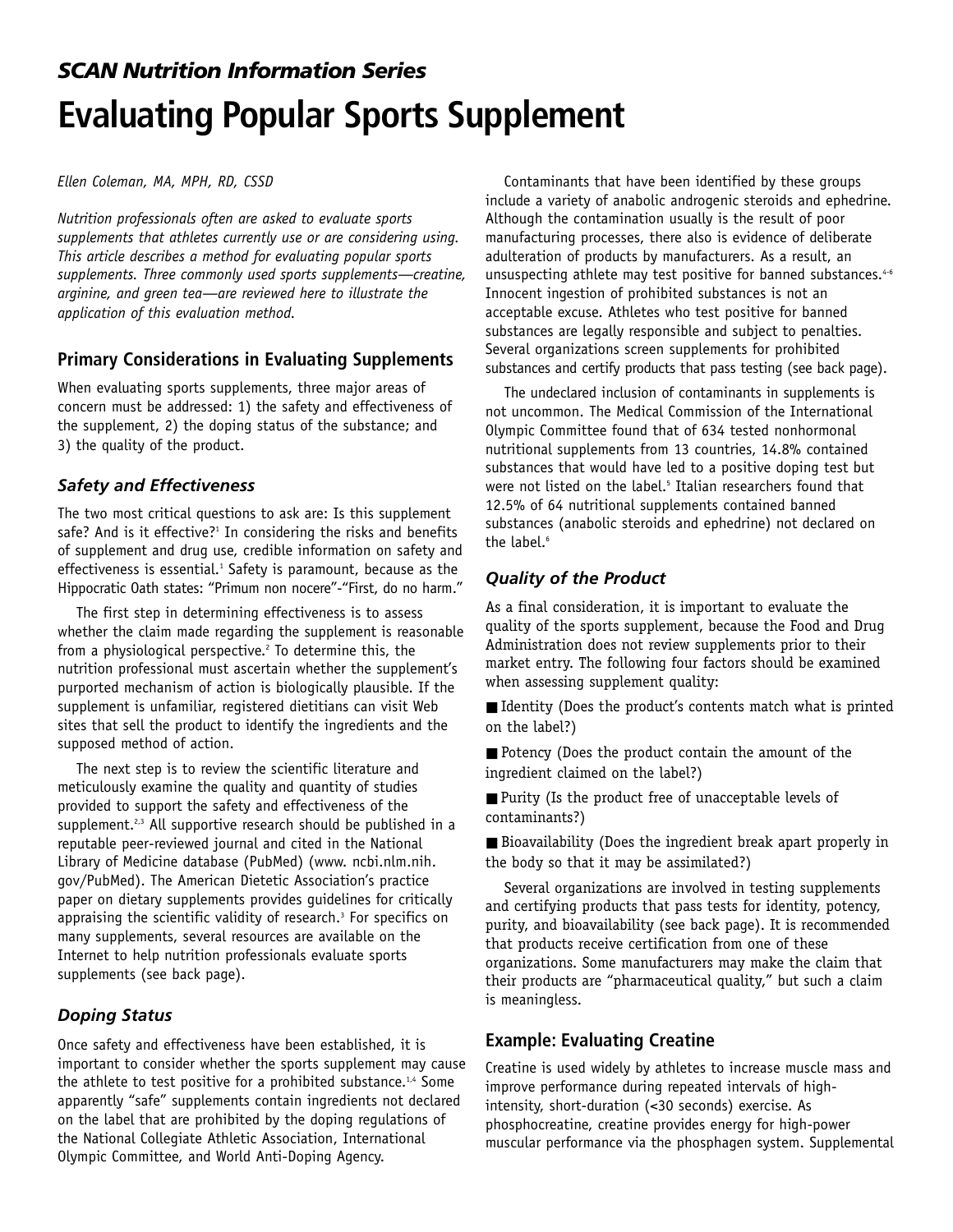creatine increases total creatine by 10% to 30% and phosphocreatine stores by 10% to 40%.<sup>7</sup> Creatine supplementation also increases muscle cell volume and muscle fiber hypertrophy.<sup>8</sup> Thus, the purported performance benefits of creatine supplementation can be reasonably explained by creatine's methods of action—and, therefore, these claims are biologically plausible.

A substantial body of research suggests that creatine supplementation represents a safe method to enhance muscle size and strength during resistance training.<sup>8,9</sup> While there is no strong scientific evidence to support any adverse effects, to date few studies have focused on the safety of long-term creatine usage. $9$  Daily supplementation with 5 g to 20 g of creatine for 0.25 to 5.6 years did not have any long-term detrimental effects on kidney or liver functions in highly trained college athletes.<sup>10</sup>

Although not all studies report significant results regarding efficacy, the majority of scientific data indicate that creatine appears to be an effective ergogenic aid for activities that involve repeated, short intervals of high-intensity exercise.<sup>7-9</sup> Short-term creatine supplementation (e.g., 20 g/day for 5-7 days) may improve work performed during sets of maximal effort muscle contractions and repetitive sprint performance by 5% to 15%.<sup>7</sup> Long-term creatine supplementation may promote significantly greater improvements in strength, fat-free mass, and high-intensity exercise performance.<sup>7</sup> Chronic creatine supplementation may allow the athlete to train harder and thereby achieve greater training adaptations and performance gains.1,8

Thus, creatine appears to be both a safe and effective supplement for athletes who want to increase muscle mass and improve performance during repeated bouts high-intensity exercise.

## **Example: Evaluating Arginine**

Many athletes take "nitric oxide releasing" supplements containing arginine alpha-ketoglutarate to enhance muscle size and strength. The non-essential amino acid arginine is the substrate for the nitric oxide synthase enzyme, which catalyzes the oxidation of arginine to produce nitric oxide (a gas) and citrulline. Nitric oxide is a key signaling molecule in the cardiovascular system and promotes vasodilation.<sup>11</sup>

In theory, arginine alpha-ketoglutarate supplementation boosts nitric oxide production and enhances vasodilation. This increases blood flow and oxygen transport to the muscles and promotes an extended "muscle pump" during resistance training. The increased blood flow also enhances delivery of nutrients to the muscles and removal of wastes from the muscles. The purported result: dramatic increases in muscle size and strength.

The proposed method of action for arginine alphaketoglutarate stretches the bounds of credibility. In atherosclerosis, the endothelium has a reduced capacity to produce nitric oxide and dilate effectively. Healthy people, however, do not have reduced nitric oxide production or impaired endothelial vasodilation and, therefore, they are unlikely to benefit from arginine alpha-ketoglutarate

supplements. There also is no evidence that arginine alphaketoglutarate supplements increase nitric oxide levels or blood flow to the muscles in healthy people. $11$ 

Measuring nitric oxide is no small achievement, because the gas is highly reactive and has a very short life. Clinical studies generally measure flow-mediated endothelium-dependent vasodilation of the brachial artery to evaluate the effect of arginine supplementation on the vascular system. $11$ 

There is evidence that supplemental arginine may be beneficial in the clinical setting for patients with atherosclerosis and associated endothelial dysfunction by improving endothelial function.<sup>11</sup> Arginine supplementation (6.6 g/day for 2 weeks) improved exercise tolerance and flowmediated vasodilation of the brachial artery in patients with angina<sup>12</sup> and claudication.<sup>13</sup>

The majority of research suggests that arginine supplementation is safe and well-tolerated at doses of 12 g or less per day in healthy individuals and patients with atherosclerosis.11-15 However, arginine is not recommended following acute myocardial infarction, as 9 g/day of arginine did not improve vascular stiffness measurements or ejection fraction but was associated with higher postinfarction mortality.16

Evans and colleagues examined responses to daily doses of 3, 9, 21, and 30 g of arginine for one week. Five of the 12 healthy participants noted adverse effects (primarily diarrhea) with the 21 g/day dose, and an additional five noted adverse effects (primarily diarrhea) with 30  $q$ /day.<sup>14</sup>

Only one published study has evaluated the safety and efficacy of arginine alpha-ketoglutarate in resistance-trained adult men.<sup>15</sup> The subjects consumed 4  $q$  of arginine alphaketoglutarate three times a day (n=20) or placebo (n=15) and engaged in periodized resistance training four days a week for eight weeks. The researchers found that 12 g/day of arginine alpha-ketoglutarate significantly increased one repetition max bench press, Wingate peak power performance, and plasma arginine levels, but it had no effect on body composition, total body water, isokinetic quadriceps muscle endurance, and aerobic capacity. The supplement appeared to be safe and well-tolerated.

Arginine alpha-ketoglutarate appears to be safe in doses up to 12 g/day, with the exception of its contraindicated use following acute myocardial infarction. However, the data is woefully inadequate to determine effectiveness. Only one study suggests that arginine alpha-ketoglutarate increases muscle strength, and there is no evidence that it increases muscle size. Further research on the safety and effectiveness of arginine alpha-ketoglutarate is warranted.

## **Example: Evaluating Green Tea Extract**

A number of athletes and active people take green tea extract to increase their metabolic rate and promote weight loss. Green tea extract contains tea catechins (primarily epigallocatechin gallate [EGCG]) and caffeine.

In theory, the tea catechins and caffeine interact synergistically to augment and prolong the release of norepinephrine by the sympathetic nervous system. Tea catechins inhibit catechol-O-methyltransferase, the enzyme that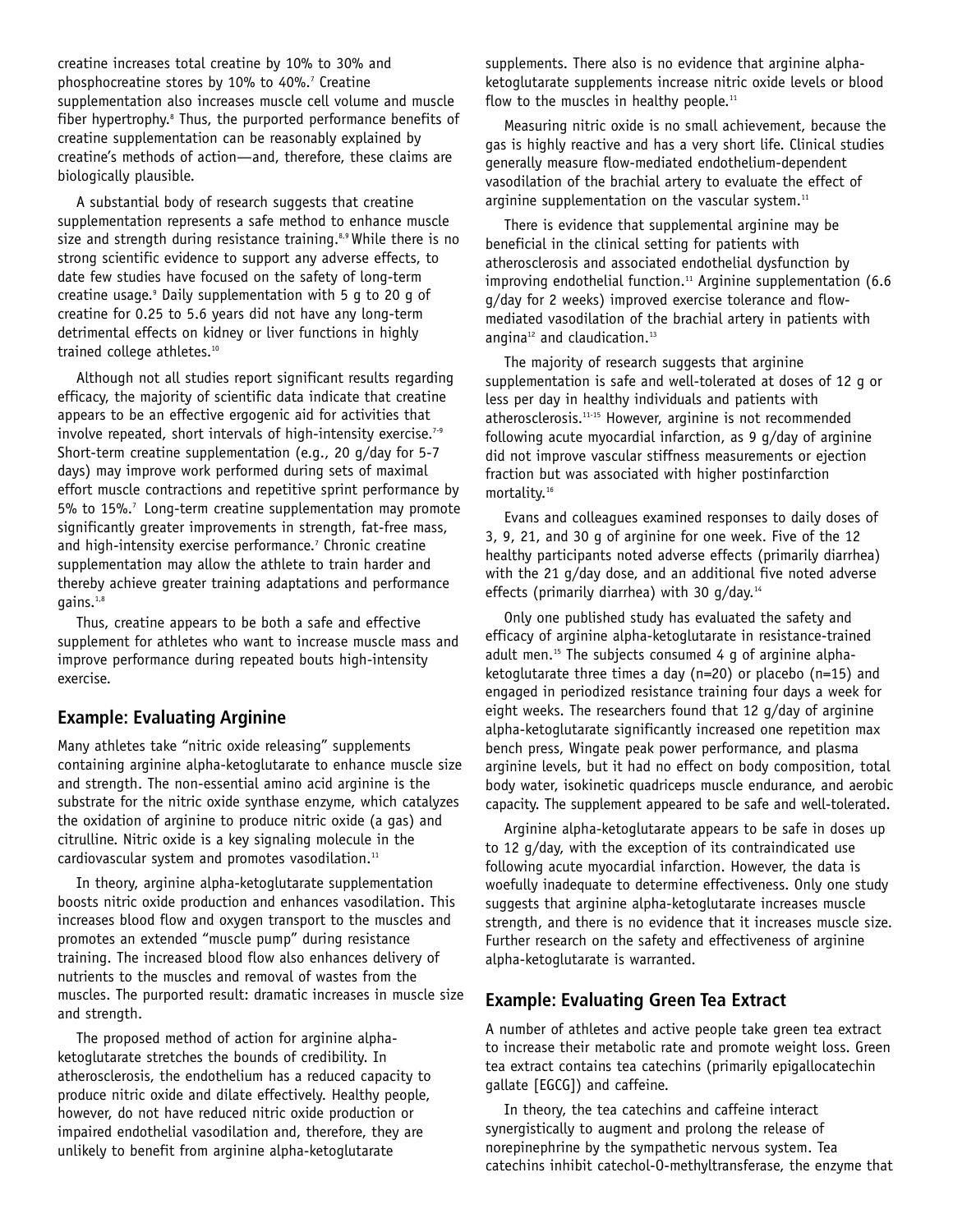degrades norepinephrine. Caffeine inhibits phosphodiesterase, the enzyme that degrades cyclic AMP. The net result is that green tea extract (50 mg caffeine and 90 mg EGCG three times daily) may reduce two brakes along the pathway of norepinephrine-activated thermogenesis.<sup>17</sup>

The purported beneficial effects of green tea extract on metabolic rate and weight loss appear reasonable from a physiological standpoint. However, only a small number of studies have evaluated the supplement for this purpose, and the results are mixed.<sup>17-20</sup>

Several studies<sup>17-18</sup> have found that green tea extract significantly increased 24-hour energy expenditure by 4% to 8% (~80-179 kcal/day). Dosages studied were 50 mg caffeine and 90 mg EGCG three times daily, and 200 mg caffeine from guarana and 90, 200, 300, or 400 mg EGCG three times daily; these dosages are commonly found in green tea extract supplements). While the results of these studies are provocative, other investigations suggest that the acute effect of green extract on 24-hour energy expenditure does not translate into a sustained increase in metabolic rate or a clinically significant weight loss over time.19,20 At present, the data is insufficient to support the claim that green tea extract promotes an increase in metabolic rate or weight loss.

While green tea is widely consumed as a beverage and generally regarded as safe, green tea extract may not be safe. There have been case reports of acute liver toxicity associated with the use of green tea extract.<sup>21,22</sup> It seems prudent to advise against using green tea extract until further research clarifies the safety and effectiveness of the supplement.

#### **Conclusion**

Discussing supplements with athletes is not easy. Nutrition professionals are concerned about safety, while athletes desire a competitive edge. After assessing the athlete's needs and goals, education should include the potential risks/benefits (including doping) of using the supplement and guidelines on choosing a quality supplement. If convincing data suggest that the supplement may endanger the athlete's health, it is prudent to advise against using the supplement, even if the supplement appears to be effective for the purpose taken.

Ultimately the decision to use supplements lies with the athlete. If the supplement is safe, regardless of effectiveness, consider working with the athlete to test the product on a trial basis, as this helps to establish credibility. $1,2$ 

#### **References**

1. Dunford M. Dietary supplements and ergogenic aids. In: Dunford M, ed. *Sports Nutrition: A Practice Manual for Professionals.* 4th ed.

Chicago, IL: American Dietetic Association; 2006:116-141. 2. Butterfield G. Ergogenic aids: evaluating sports nutrition products. *Int J Sports Nutr Exerc Metab.* 1996;6:191-197. 3. American Dietetic Association. Practice paper of the American Dietetic Association: dietary supplements. *J Am Diet Assoc.* 2005;102:460-470.

4. Maughan R. Contamination of dietary supplements and positive drug tests in sport. *J Sports Sci.* 2005;23:883-889.

5. Geyer H, Parr MK, Mareck U, et al. Analysis of non-hormonal nutritional supplements for anabolic-androgenic steroids - results of an international study. *Int J Sports Med.* 2004;25:124-129. 6. Martello S, Felli M, Chiarotti M. Survey of nutritional supplements for selected illegal anabolic steroids and ephedrine using LC-MS/MS and GC-MS methods, respectively. *Food Addit Contam.* 2007;24:258-265.

7. Kreider RB. Effects of creatine supplementation on performance and training adaptations. *Mol Cell Biochem.* 2003;244:89-94.

8. Volek JS, Rawson ES. Scientific basis and practical aspects of creatine supplementation for athletes. *Nutrition.* 2004;20:609-614. 9. Bemben MG, Lamont HS. Creatine supplementation and exercise performance: recent findings. *Sports Med.* 2005;35:107-125.

10. Mayhew DL, Mayhew JL, Ware JS. Effects of long-term creatine supplementation on liver and kidney functions in American college football players. *Int J Sport Nutr Exerc Metab.* 2002;12:453-460. 11. Gornik HL, Creager MA. Arginine and endothelial and vascular health. *J Nutr.* 2004;134: 2880S-2887S.

12. Maxwell AJ, Zapien MP, Pearce GL et al. Randomized trial of a medical food for the dietary management of chronic, stable angina. *J Am Coll Cardiol.* 2002;39:37-45.

13. Maxwell AJ, Anderson BE, Cooke, JP. Nutritional therapy for peripheral arterial disease: a double-blind, placebo-controlled, randomized trial of HeartBar. *Vasc Med.* 2000;5:11-19.

14. Evans RW, Fernstrom JD, Thompson J, et al. Biochemical responses of healthy subjects during dietary supplementation with L-arginine. *J Nutr Biochem.* 2004;15:534-539.

15. Campbell B, Roberts M, Kerksick C, et al. Pharmacokinetics, safety, and effects on exercise performance of l-arginine alphaketoglutarate in trained adult men. *Nutrition.* 2006;22:872-881. 16. Schulman SP, Becker LC, Kass DA, et al. L-arginine therapy in acute myocardial infarction: the Vascular Interaction With Age in Myocardial Infarction (VINTAGE MI) randomized clinical trial. *JAMA.* 2006;295:58-64.

17. Dulloo AG. Duret C, Rohrer D, et al. Efficacy of a green tea extract rich in catechin polyphenols and caffeine in increasing 24 h energy expenditure and fat oxidation in humans. *Am J Clin Nutr.* 1999;70:1040-1045.

18. Berube-Parent S. Pelletier C, DorÇ J, Tremblay A. Effects of encapsulated green tea and Guarana extracts containing a mixture of epigallocatechin-3-gallate and caffeine on 24 h energy expenditure and fat oxidation in men. *Br J Nutr.* 2005;94:432-436.

19. Kovacs EM, Lejeune MP, Nijs I, et al. Effects of green tea on weight maintenance after body-weight loss. *Br J Nutr.* 2004;91:431-437.

20. Diepvens K, Kovacs EM, Nijs IM, et al. Effect of green tea on resting energy expenditure and substrate oxidation during weight loss in overweight females. *Br J Nutr.* 2005;94:1026-1034.

21. Bonkovsky HL. Hepatotoxicity associated with supplements containing Chinese green tea (Camellia sinensis). *Ann Intern Med.* 2006;144:68-71.

22. Molinari M, Kymberly DS, Watt TK, et al. Acute liver failure induced by green tea extracts: case report and review of the literature. *Liver Transpl.* 2006;12:1892-1895.

*Ellen Coleman, MA, MPH, RD, CSSD, a past chair of SCAN and an expert speaker on sports nutrition, is the nutrition consultant for The Sport Clinic of Riverside, Calif., and author of* Eating for Endurance, 4th edition *(Bull Publishing) and* Diet, Exercise, and Fitness, 7th edition *(Nutrition Dimension). She also has provided consultation services to the Anaheim Angels baseball team and Los Angeles basketball team.*